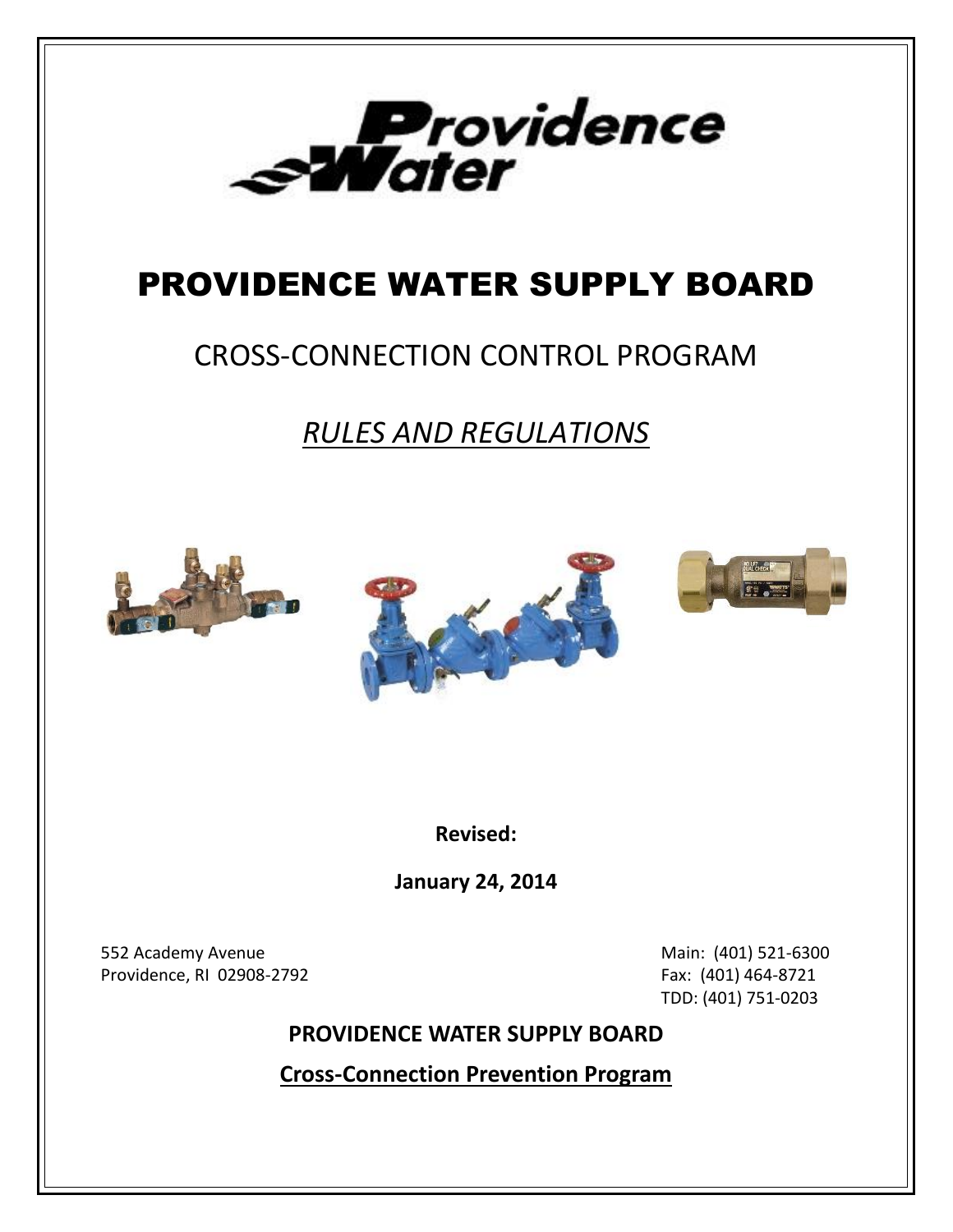#### **I. PURPOSE**

Safe drinking water is a scientific, budgetary, and emotional issue, and the need for cost-effective services, coupled with a stringent quality assurance program, cannot be overstated. Cross-connections between water supplies and non-potable sources of contamination represent one of the most significant threats to health in the water supply industry. This program is therefore designed to maintain the safety and potability of the water in the system by preventing the introduction of any foreign liquids, gases, or substances, other than water from the intended sources, to provide protection from actual or potential cross-connections.

#### **II. AUTHORITY**

This program derives its authority from the Federal Safe Drinking Water Act which requires that the water purveyor has the primary responsibility for preventing water from unapproved sources, or any other substances, from entering the public potable water system. This intent is further clarified in the Rhode Island General Law Section 46-13-22 (Cross-Connection Control) and the Rhode Island Health Department Rules and Regulations Pertaining to Drinking Water, Section 9.4 (Cross-Connection Control), which are hereby incorporated by reference.

#### **III. DEFINITIONS**

- A. ABPA: American Backflow Prevention Association
- B. ASSE: American Society of Sanitary Engineers
- C. Backflow: The flow of water or other foreign liquids, gases, or other substances or materials of any kind in any form into the distribution system of a public water supply from any source other than the intended.
- D. Backflow Preventer: A device to prevent backflow
	- 1) Air Gap: A physical separation sufficient to prevent backflow between the free-flowing discharge end of the potable water system and any other system.
	- 2) Atmospheric Vacuum Breaker: A device which prevents backsiphonage by creating an atmospheric vent where there is either a negative pressure or sub-atmospheric pressure in a water system.
	- 3) Backflow Preventer with Intermediate Atmospheric Vent: A device having two check valves separated by an atmospheric vent.
	- 4) Double Check Valve Assembly (DCVA): An assembly of at least two independently acting check valves including tightly closing shut-off valves on each side of the check valve assembly and test cocks available for testing the water tightness of each check valve.
	- 5) Dual Check Valve: A device having two spring-loaded independent check valves. Used primarily in residential situations.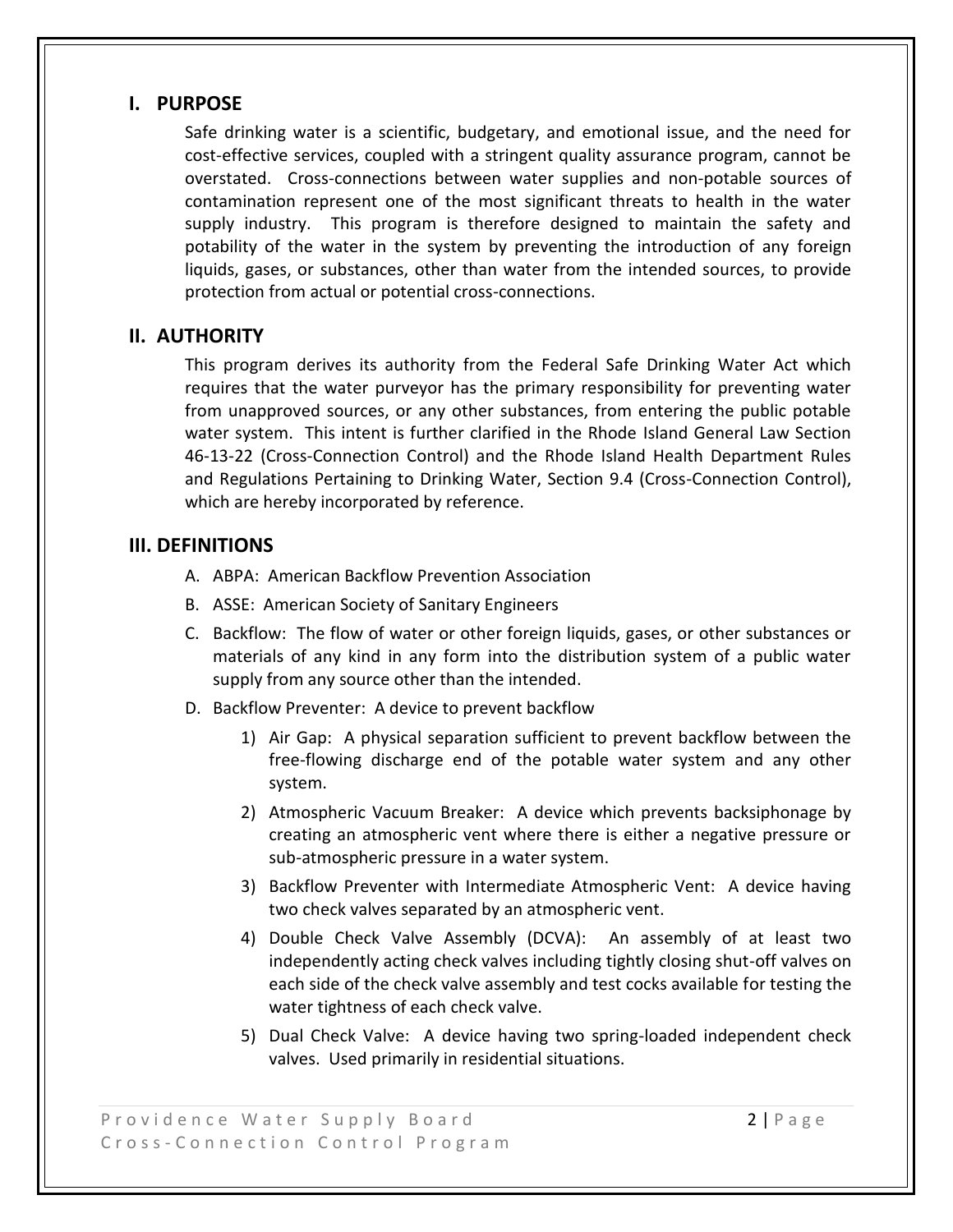- 6) Hose Bib Vacuum Breaker: A device which is permanently attached to a hose bib and which acts as an atmospheric vacuum breaker.
- 7) Pressure Vacuum Breaker: A device containing an independently operating, internally-loaded check valve and an independently operating air inlet valve on the discharge side of the check valve.
- 8) Reduced Pressure Zone Backflow Preventer (RPZ): An assembly of check valves and a reduced pressure zone which spills water to the atmosphere in the event of the failure of the check valves.
- 9) Approved Device: A backflow prevention device as approved by the Providence Water Supply Board.
- E. Backpressure: A condition in which the owner's system pressure is greater than the supplier's system pressure.
- F. Backsiphonage: Backflow resulting from negative or less than atmospheric pressure in the water system.
- G. Containment: A method of backflow prevention which requires a backflow preventer (containment device) at the water service entrance.
- H. Containment Device: An approved backflow assembly that may include a strainer as recommended by the manufacturer.
- I. Cross-Connection: A cross-connection is any connection or arrangement, physical or otherwise, between a potable water supply system and any plumbing fixture, tank, or any receptacle, through which it may be possible for non-potable, used, unclean, polluted, contaminated water, and/or other substances to enter into any part of such potable water system under any condition. It is not necessary for contamination or backflow to have actually occurred. A cross-connection is simply the connection through which it may be possible for backflow or contamination to occur.
- J. Cross-Connection Survey: An inspection conducted by PWSB in order to identify any actual or potential cross-connections, to determine the degree of hazard or potential hazard and the appropriate means of backflow prevention, or to confirm compliance with the PWSB cross-connection program.
- K. Domestic Service: A water line which supplies potable water for non-fire protection uses such as drinking, bathing, culinary, heating, and process water purposes.
- L. Fire Service: A water line that supplies water for fire protection to a fire sprinkler system.
- M. Fixture Isolation: A method of backflow prevention in which a backflow preventer is located to correct a cross-connection in any in-plant unit rather than at the water service entrance. Fixture isolation alone is not deemed an acceptable method of backflow prevention by the PWSB within its distribution system.
- N. NEWWA: New England Water Works Association.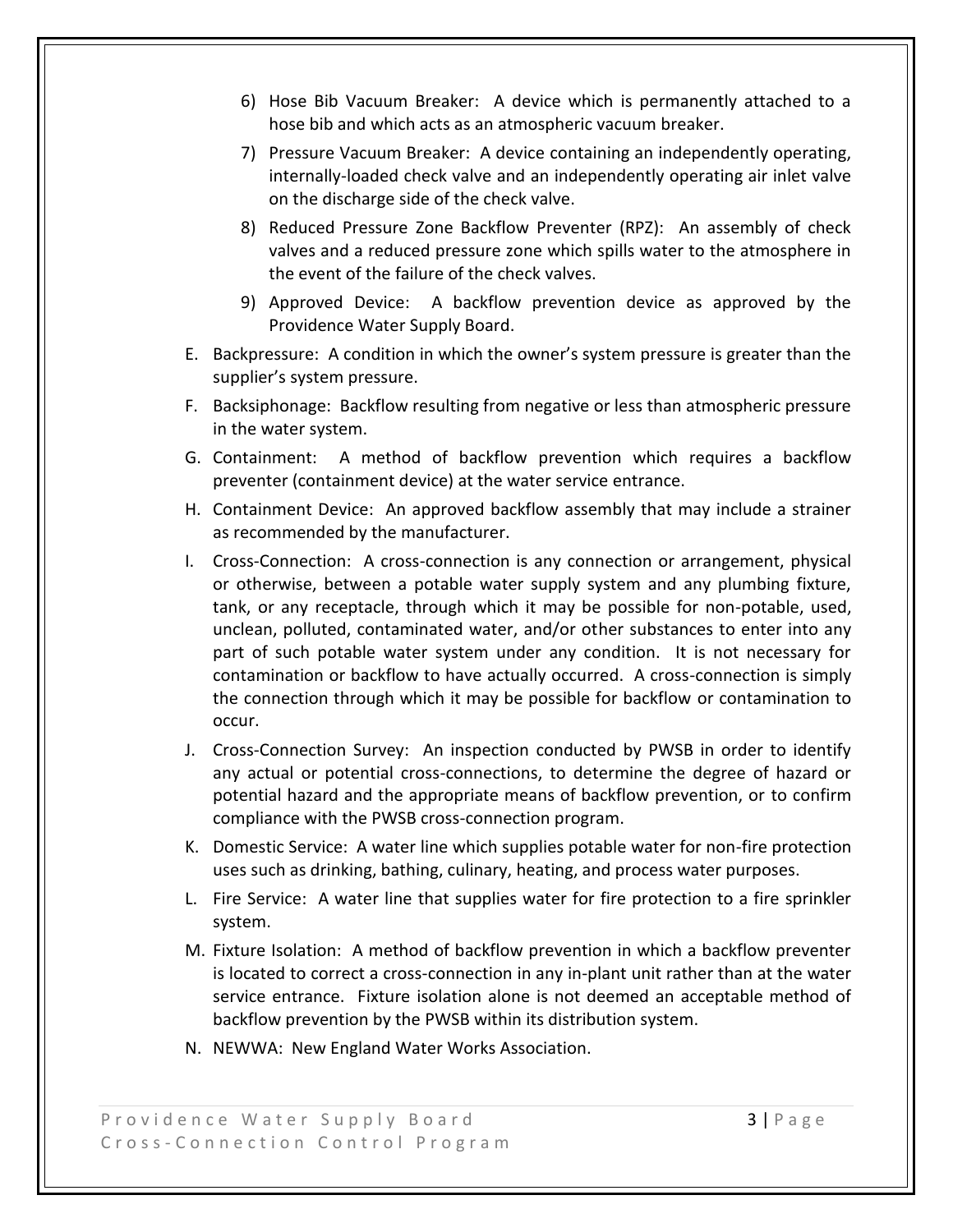- O. Owner: One in whom the legal title to real estate is vested, or who is recognized and held responsible by law as the Owner of real property. The owner is ultimately responsible for the installation and maintenance of an approved backflow device at the water service entrance.
- P. Person: Any individual or entity including without limitation, a partnership, company, public or private corporation, political subdivision or agency of the State, Department, Agency, or instrumentality of the United States.
- Q. Plumbing System: All potable water supply and distribution pipes, all plumbing fixtures and traps, all drainage and vent pipes, and all building drains, including their respective joints and connections, devices, receptacles and appurtenances within the property lines of the premise and will include potable water piping, potable water treating or using equipment, and water heaters.
- R. PWSB: Providence Water Supply Board.
- S. Seasonal Meter Set: A meter that is set for a limited amount of time (such as for the summer) for a specific purpose (such as a swimming pool or fountain). Seasonal customers must sign a temporary meter agreement which requires installation, inspection, and/or testing of an approved backflow prevention device within 10 calendar days of the date of agreement.
- T. USC: University of Southern California, Foundation for Cross-Connection Control, and Hydraulic Research.
- U. Water Service Entrance: That point in the owner's water system beyond the sanitary control of the PWSB. This will normally be the outlet end of the meter and will always be before any unprotected branch.

#### **IV. SCOPE**

It is the intent of the PWSB that all domestic water services  $-$  both new and existing  $$ will be equipped to prevent potential backflow or backsiphonage through the "containment" approach. This requires the installation of an approved backflow prevention device at the water meter by the owner at the owner's expense. Fixture isolation alone is not deemed an acceptable method of backflow prevention by the PWSB within its distribution system. Installation of an approved backflow device is a condition of service with the PWSB. The PWSB recognizes that the containment approach protects only the water source and does not provide protection for personnel or fixture(s) within the structure.

#### **V. ADMINISTRATION**

- A. The PWSB will operate a cross-connection control program to include keeping of necessary records, which fulfill the requirements of the PWSB's Cross-Connection Regulations and is approved by the PWSB. Modifications to the program may be made at the PWSB's discretion as the need arises.
- B. Employees of the PWSB, having properly identified themselves, will have free access at reasonable hours to all premises supplied with Providence Water to

P r o v i d e n c e W a t e r S u p p l y B o a r d a set e r a set e r a f e r a g e r a f e a g e Cross-Connection Control Program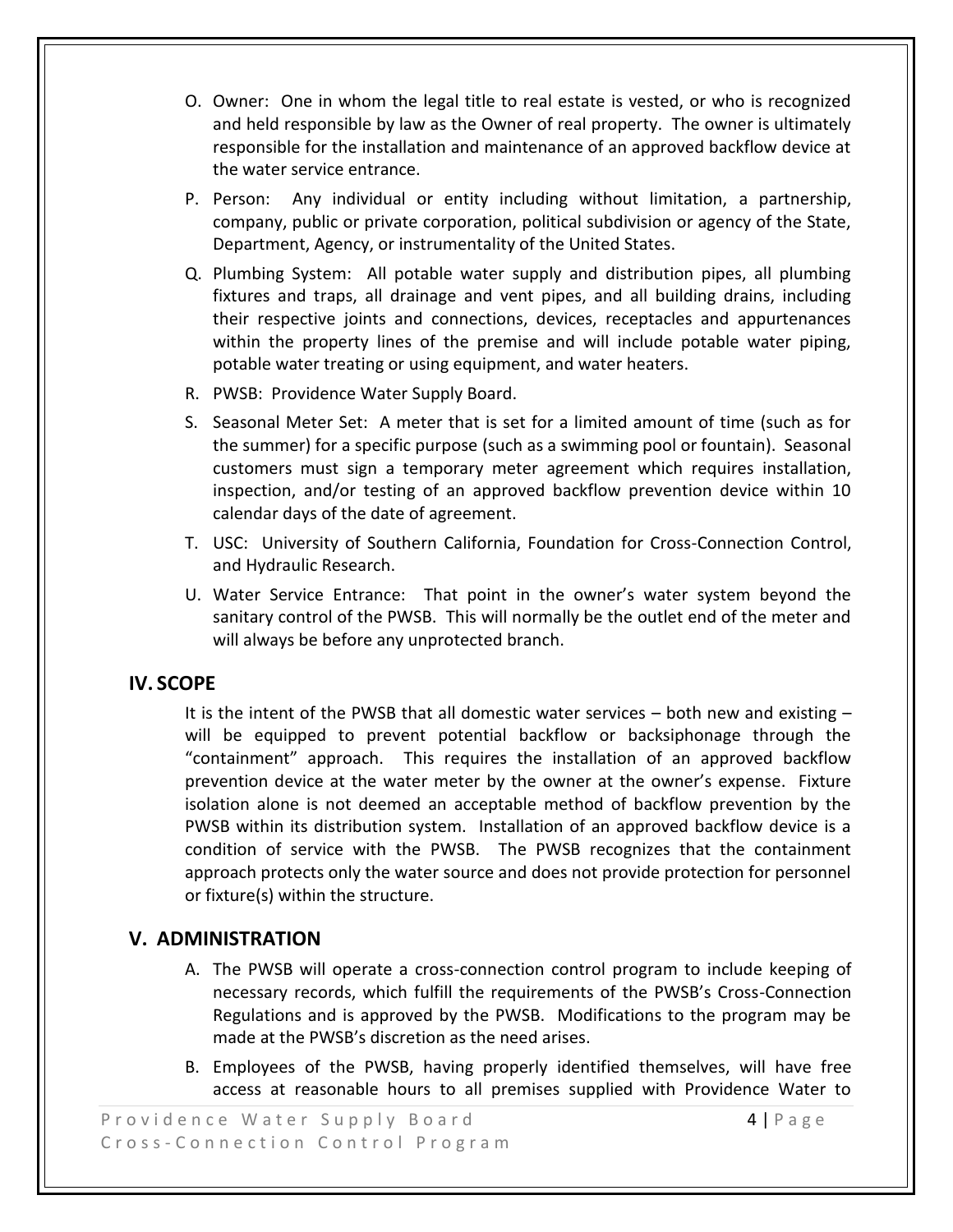conduct a cross-connection survey to determine backflow prevention needs and whether the needs have been met by the owner. Access to the property for a cross-connection survey is a condition of service with the PWSB. The PWSB will determine the appropriate means of backflow prevention based on its approved program, and the owner will comply with the PWSB recommendations.

- C. The PWSB generally refers to dual-check backflow prevention devices as "residential" or "non-testable" although it recognizes that these devices can be tested. The PWSB generally refers to double-check and reduced-pressure zone backflow prevention devices as "testable" because testing is required at least annually, and recognizes that these devices may be installed in residential structures.
- D. If the PWSB determines at any time that an imminent threat to public health exists, service will be terminated immediately and without written warning.
- E. Re-establishment of service before the installation of a backflow preventer may be allowed by the PWSB after an agreement has been signed between the PWSB and the owner indicating the intention of the owner to comply with the provisions of the agreement.
- F. The PWSB is not responsible for any cross-connections beyond the meter.
- G. The PWSB will assure that all domestic services comply with the cross-connection program. A copy of the plumbing system's plan, survey, specifications, and/or drawings may be required from a customer.
- H. The PWSB will maintain a cross-connection survey program of all industrial and commercial customers at least every five years, and residential customers at least every ten years. This does not preclude the PWSB from conducting surveys more frequently.

#### **VI. PWSB RESPONSIBILITY**

- A. The PWSB will maintain a copy of its current approved Cross-Connection Prevention Program and will make it available to customers on request.
- B. Installation and Inspection
	- 1. The PWSB will perform inspections for actual or potential cross-connections. These inspections will be made during normal working hours unless – at the discretion of the PWSB – other arrangements are necessary.
	- 2. The PWSB will, after the inspection of premises and/or review of plans or third-party inspection reports, notify the owner by letter of any necessary correction, the method of making the correction, and any additional customer responsibility such as required testing.
	- 3. The recommendation will be based on the hazards observed during the inspection and the current perceived use of the building. An upgrade in backflow prevention to a higher hazard device may be required should new information be received or observed during inspection, or a change in use occur.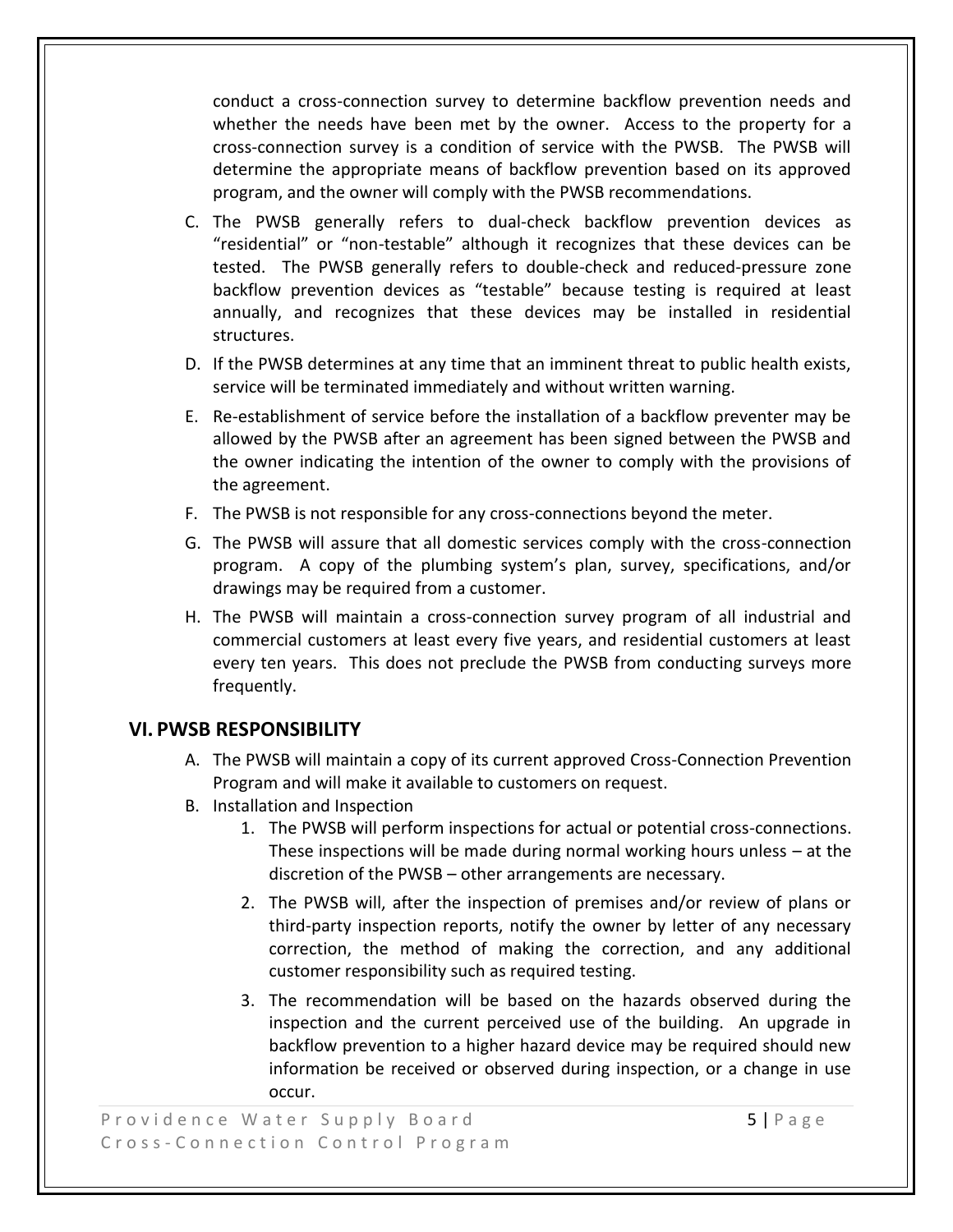- 4. The PWSB will allow a maximum of (45) calendar days from the initial written notification for installation or correction unless the customer can demonstrate good cause for a time extension to the PWSB satisfaction (see Section 6e).
- C. Testing

The PWSB recognizes that any backflow preventer can fail and any method of protection can be subverted; thus, periodic testing and inspection are necessary. This includes air gap protection.

- 1. Dual check devices will be replaced on a 10-year cycle.
- 2. The owner is responsible for an initial test immediately after installation and annually thereafter unless otherwise specified. The PWSB will maintain a schedule of when tests are due and will notify customers in writing not less than once a year that a test is required by a specified deadline. The customer will be notified at least three months in advance of the deadline. Test results, including the tester's name and certification number, are to be reported in writing to the PWSB on forms provided. Incorrect or incomplete forms will be returned and a retest may be required.
- 3. Regarding backflow preventers which fail during testing, the PWSB requires that repair parts be ordered within 24 hours and that shipment is by the fastest means possible. Furthermore, any extended delay (more than 7 days) may require discontinuance of service or other means to ensure protection of the public water system. Certain high-hazard situations which, in the PWSB's determination pose a threat to public safety, will not be allowed to continue unprotected if the backflow preventer fails the test and cannot be immediately repaired. The PWSB does not perform repairs on backflow preventers.
- 4. Failure to comply with any of the testing requirements is grounds for discontinuance of service.
- 5. The PWSB reserves the right to perform periodic testing or observe testing as performed by any certified individual. The PWSB does not perform annual backflow preventer tests while the services of a certified tester are available locally. The PWSB will make available a list of certified backflow preventer testers who wish to test for the general public.
- 6. The PWSB recognizes backflow preventer testers who have successfully completed a training course approved by the PWSB. Failure to meet PWSB standards may result in temporary or permanent revocation of tester's right to test in the PWSB service area.
- D. Disconnection
	- 1. The PWSB will issue an initial notice to the owner by letter of any failure to comply with the provisions – including installation, permitting, testing, and maintenance – in this program, and will allow  $(45)$  calendar days for compliance unless another deadline is specified.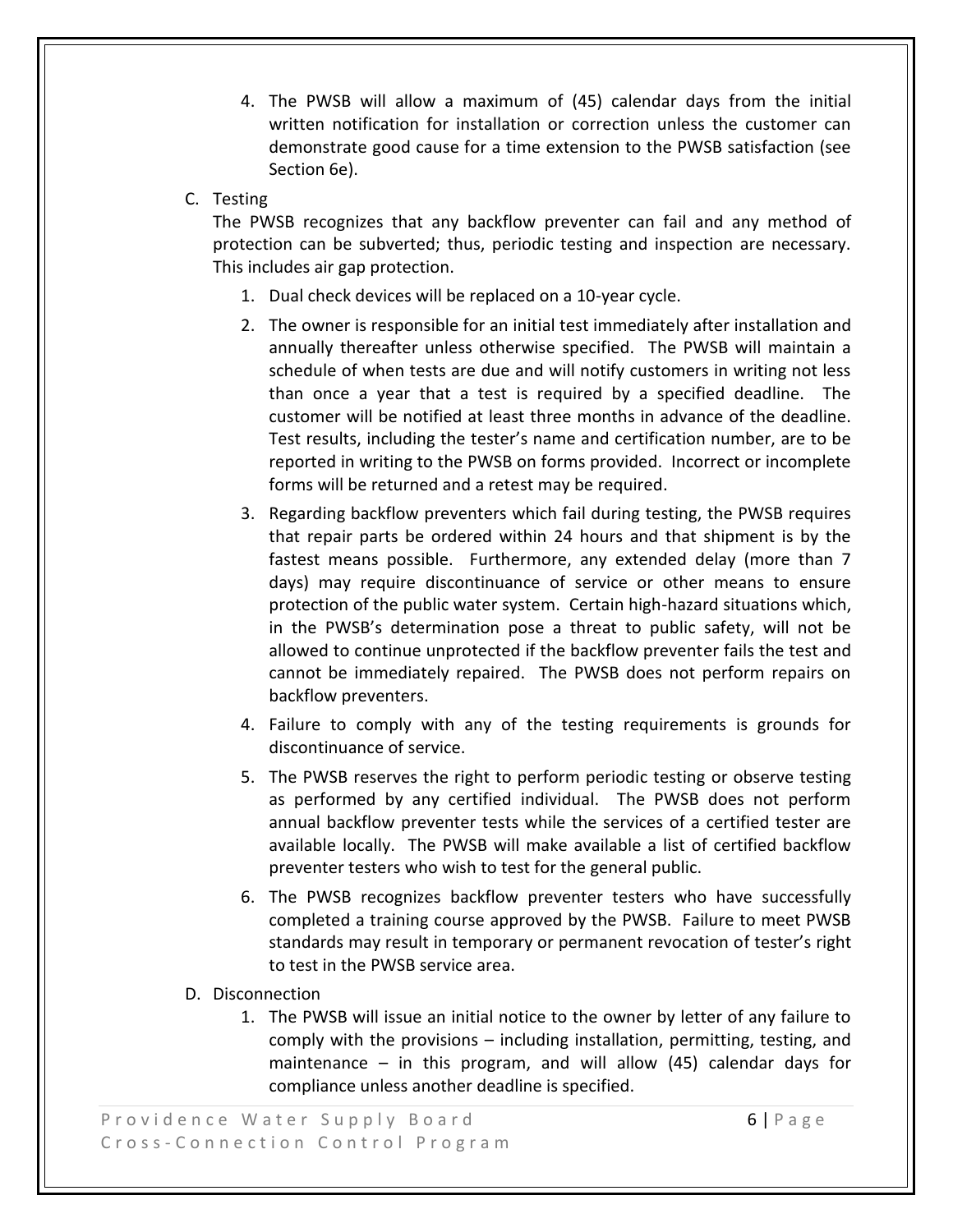- 2. The PWSB will issue a second notice by letter of failure to comply by the stated deadline and will allow (10) additional calendar days for compliance.
- 3. The PWSB will issue a third notice by letter that disconnection proceedings will commence.
- 4. The PWSB will commence disconnection proceedings in the manner specified in Paragraph 8 of the Division of Public Utilities Commission regulations, or as subsequently amended.

#### E. Extensions

- 1. Time extensions may be granted to customers in compliance with the following:
	- a. The extension will not result in unreasonable risk to public health within the period of the extension.
	- b. The owner is unable to comply with the regulations due to compelling factors, NOT exclusively economic.
	- c. Approval by the Regulatory Services Program Manager and;
	- d. Endorsement by the General Manager, Board, or Department if deemed necessary.
- 2. Extensions of more than 90 days or involving a perceived high-hazard will be signed by both the PWSB and the customer. The PWSB will provide an agreement form and failure of the customer to sign the form will render the agreement void.
- 3. Failure to meet the terms of the agreement by the specified deadline will result in disconnection proceedings.

#### **VII. Owners Responsibilities**

- A. The PWSB holds the current owner ultimately responsible for the installation and maintenance of the backflow prevention device. Any arrangements between the owner and other parties such as tenants, real estate brokers, and etc. do not concern the PWSB.
- B. The owner, after being notified by a letter from the PWSB, will notify the PWSB as required of his intent to comply with the PWSB's regulations.
- C. The owner, at his own expense, will install, maintain, and have tested as required an approved backflow preventer on his premises. This is a condition of service with the PWSB.
- D. The owner will only install backflow preventers approved by the AWWA Standard C506 or the latest revision of the applicable standard of the ASSE. This applies to dual check backflow preventers for residential applications only. Double check valve assemblies and reduced pressure zone assemblies must be approved by U.S.C. All DCVA and RPZA will be installed horizontal unless special approvals are granted.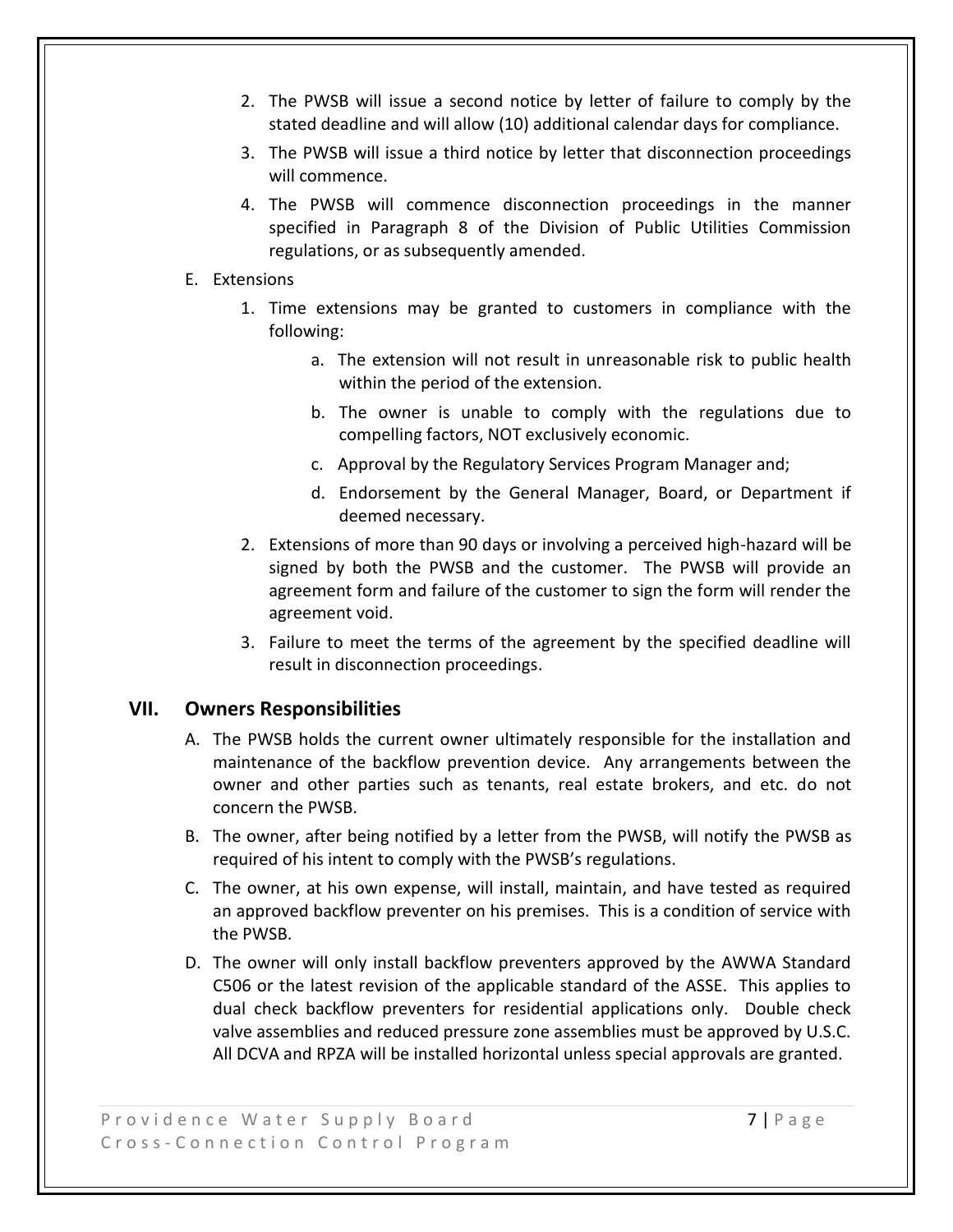- E. Customers with seasonal water meter sets must have an approved backflow device in place before the water meter is set. Devices not previously in service will be tested by the owner within (10) calendar days of meter installation. Devices previously in service must be tested by a certified tester with the results submitted to the PWSB within (10) calendar days of meter installation. Seasonal customer will be required to sign a Temporary Meter Set Agreement detailing this requirement.
- F. The owner will comply with the PWSB's requirements for testing double check and reduced pressure zone devices. The test will be performed by the specified deadline to the PWSB on the forms provided. Dual check devices will be replaced on a 10-year cycle as notified by the PWSB.
- G. The owner will correct any malfunction of the backflow preventer which is revealed by periodic testing. Regarding backflow preventers which fail during testing, the PWSB requires that repair be ordered within 24 hours and that shipment is by the fastest means possible. Furthermore, any extended delay (more than 7 days) may require discontinuance of service or other means to ensure protection of the public water system. Certain high-hazard situations, if determined by the PWSB pose a threat to public safety, will not be allowed to continue unprotected if the backflow preventer fails the test and cannot be immediately repaired.
- H. Failure to comply with testing requirements is grounds for discontinuance of service.
- I. The owner will inform the PWSB of any new, potential, proposed, or modified crossconnection and also any existing cross-connection which the owner is aware of but which has not been found by the PWSB.
- J. The owner will not install a by-pass around any backflow preventer unless there is an approved backflow preventer on the bypass. Owners who cannot shut down operation for testing must supply the additional devices necessary to allow testing to take place.

#### **VIII. Degree of Hazard**

- A. The PWSB recognizes the differences in the threat to the public water system arising from different types of connections. These can be classified as follows:
	- 1. Low Hazard: Residential homes and apartments with 3 or less units; requires a residential dual check device.
	- 2. Moderate Hazard: Fire services and residential or apartments with 3 or less units having a service larger than one inch; requires a double check valve assembly.
	- 3. High Hazard: All commercial and industrial services require reduce pressure zone devices.
- B. Examples of establishments, their hazard classification, and containment requirements are: